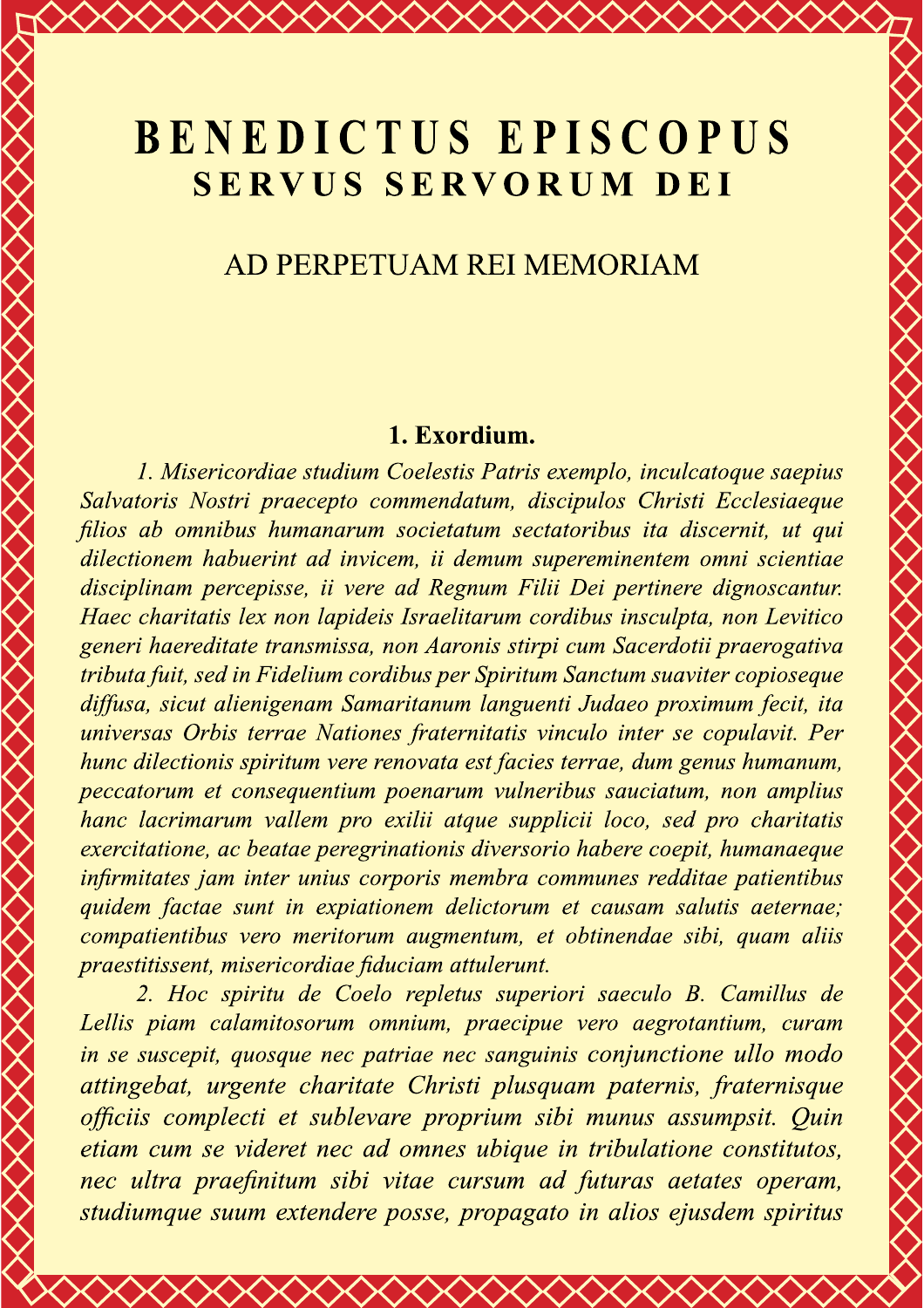sui fervore, iisque perenni charitatis nexu, et religiosi Voti proposito obligatis spiritualem, ac temporalem infirmorum curam ipsis perpetuo commisit et commendavit.

3. Cujus quidem Beati Viri virtutes cum ad illud perfectionis fastigium, quod humana ratio, et naturae vires assegui nequeunt, Dei gratia pertigisse constiterit; ejusque Sanctitatem Omnipotens Deus illustribus editis miraculis in conspectu filiorum hominum magnificare dignatus fuerit; Nos eum merito ex hac veritatis Cathedra de Venerabilium Fratrum Nostrorum S. R. E. Cardinalium, nec non Patriarcharum, Archiepiscoporum, et Episcoporum in Romana Curia frequenti numero congregatorum assensu, et consilio Ecclesiae universae colendum, et venerandum, populis invocandum, Fidelibus cunctis imitandum proponimus, et praesentium Litterarum tenore denunciamus.

#### 2. Vita S. Camilli describitur.

1. Ortus et adolescentia. – Natus est in Bucclanici Theatinae Dioecesis Oppido in Marrucinis Anno Domini 1550 non sine futurae sanctitatis praesagiis, cum Mater, quae ipsum provecta jam aetate conceperat, visa sibi in somniis fuerit puerum peperisse crucem in pectore gestantem, et chorum ducentem aliorum complurium cruce similiter signatorum. Quibus tamen auspiciis minime respondit Camilli adolescentia adeo in vitiis, maximeque in effuso alearum lusu traducta cum valetudinis, fortunarum, et famae dispendio, ut etiam probrosa paupertate adactus abjectissimis primum ministeriis a natalium suorum conditione alienissimis in Nosocomio Incurabilium de Urbe, mox laboriosae militiae in Venetorum castris, denique in Sipontino Fratrum Capuccinorum Conventu famulatui se addicere compulsus fuerit; ubique inconstans, ubique sibi aliisque gravis, nunquam tamen a miserentis Dei longanimitate desertus, qui et eum semper a profundiore abysso, a blasphemiarum scilicet impietate aleatoribus adeo familiari arcere dignatus fuerat; et tandem ostensurus in eum divitias misericordiae suae excitavit ipsum aliquando a somno mortis, et in manu potenti et brachio extento a perditionis via ad salutis tramitem revocavit.

2. Eius conversio, et sanctioris vitae initium. – Cum enim quadam die iter agens Camillus accepta quondam fastidientibus auribus piarum exhortationum verba solus secum recoleret, et quasi ruminans animo volutaret, interiori luce subito perculsus, ac peccatorum suorum conscientia, divinorumque judiciorum timore perterrefactus humi se prostravit; nec inde prius surrexerit, quam anteactae vitae crimina vehementissimo doloris actu detestatus de custodiendis in posterum justificationibus Domini immutabiliter constituerit. Ex eo tempore novus homo factus Camillus non modo ab omni vitiorum genere deinceps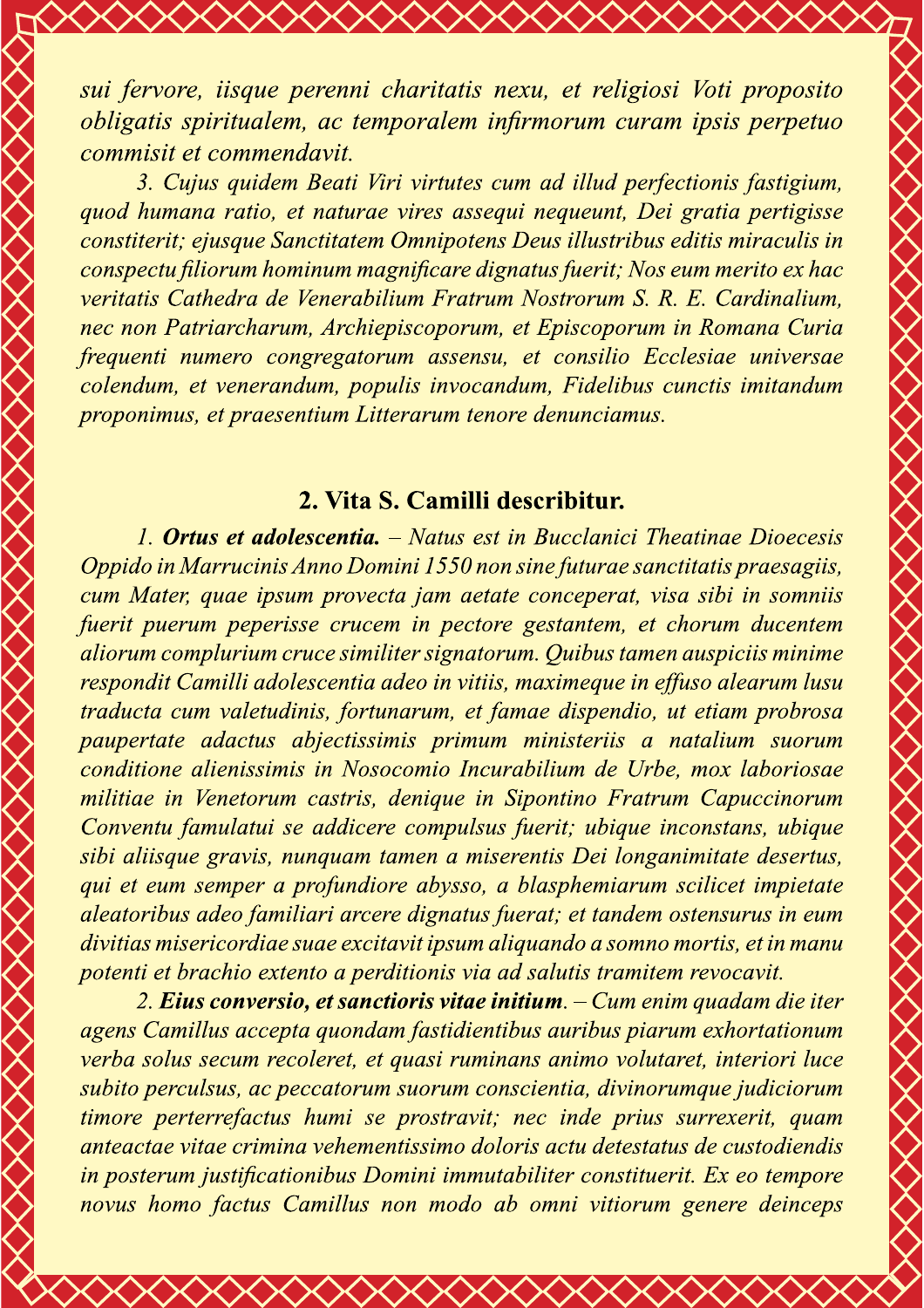abstinuit, sed ad sublimiorem Christianae perfectionis metam contendere coepit. Sancti Francisci habitum in Ordine Fratrum Capuccinorum Siponti induit: sed veteri ulcere, quod olim in tibia contraxerat, identidem recrudescente, his a dolentibus Superioribus dolens dimissus ab hac sibi charissima arctioris vitae semita deflectere coactus est. Romam reversus vetus hospitium suum, S. Jacobi scilicet Domum Incurabilium nuncupatam repetiit, ac Deo sic disponente ejusdem bonorum administrationi praefectus fuit. Quo in munere cum se Camillus non tam hominibus, quam Deo servire cogitaret, maxima sedulitate ac diligentia infirmorum necessitatibus sublevandis se totum dic

Sancti Francisci habitum in Oraine Francum Capuccinorum Siponii in<br>veteri ulcere, quod olim in tibia contraxerat, identidem recrudescen<br>delinibus Superioribus dolens dimissus ab hac sibi charissima arctic<br>senita deflectere cum ea in re non satis sibi obsecundare videret eos, qui temporali mercede conducti in ipsius Nosocomii ministeriis adhibebantur, secum cogitare coepit quomodo ferventiores Operarios, praestantioribus propositis spiritualium meritorum praemiis, compararet. Communicavit consilium hac de re suum cum S. Philippo Nerio tunc in humanis agente, a cujus praeceptis nutuque pendebat; quo approbante atque hortante, cum paucis primo ejusdem Nosocomii Ministris, mox cum ampliori piorum Fidelium numero Sodalitatem quandam instituit laicorum hominum, qui se Divinis obsequiis, et aegrotantium  $\hspace{0.25cm}$ curae in ipsa primum S. Jacobi Domo pro Dei amore et futurae vitae mercede manciparunt, et contempta propriorum commodorum ratione, superatisque Divino praesidio invidorum calumniis, in instituto constanter perseverantes brevi tempore extra praedictam quoque Domum charitatem suam dilatarunt; cumque proprium sibi domicilium in Urbe constituissent, inde ad omnium pauperum aegrotantium levamen tam in Nosocomiis, quam in privatis Domibus  $\,$ accurrentes incredibilem Urbi universae utilitatem attulerunt.

b) Haec autem utilitas tunc major evasit, cum multis Ecclesiasticis Viris Camillo sese adjungentibus, ipsoque Camillo de praedicti S. Philippi directoris sui consilio, post exacta in scholis Collegii Romani singulari humilitatis exemplo litterarum studia, ad sacrum Presbyteratus Ordinem promoto, spiritualis non minus quam temporalis vitae subsidia aegrotis quibusque praestare coeperunt.

c) Ea re permotus sapientissimus Pontifex Sixtus PP. V Praedecessor Noster per suas lítteras Apostolíeas, datas apud S. Petrum sub Annulo Piscatorís die 18 Martii anni 1586, hujusmodi Institutum Omnipotentis Dei, atque ejus pauperum aegrotorum famulatui dicatum, ac voluntariae Paupertatis, Castitatis,  $\;$ et Obedientiae proposito, nulla tamen voti sponsione adstrictum collaudans, atque commendans perpetuo approbavit, et confirmavit sub denominatione  $\hspace{0.25cm}$ Congregationis Ministrantium Infirmis, eidemque complura Indulta et Privilegia tam in spiritualibus quam in temporalibus benigne concessit; inter quae illud specialibus litteris die 26 Junii ejusdem anni datis indulsit, ut illius Sodales pro habitus proprii distinctione Crucem fulvi coloris ad latus dexterum vestium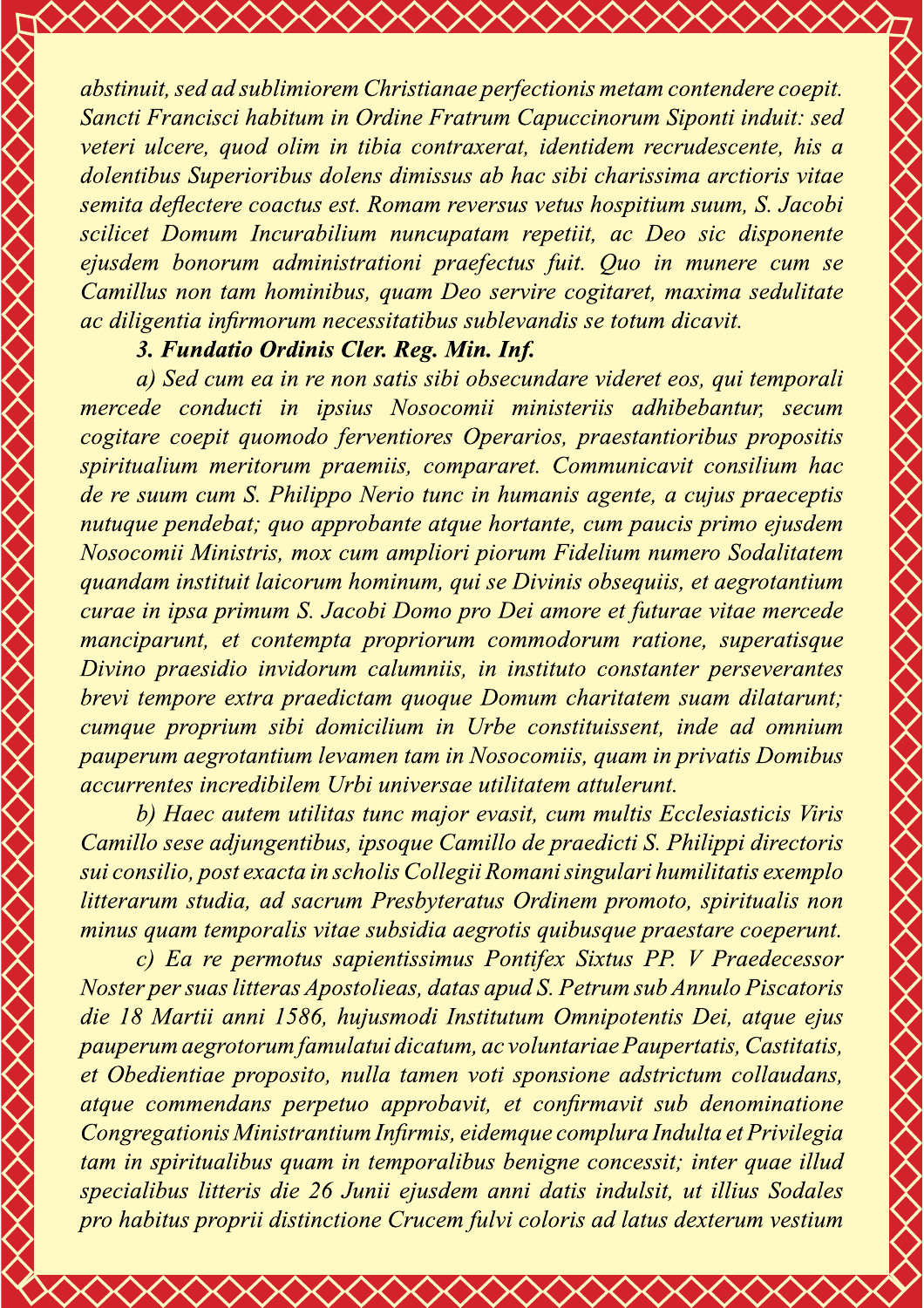#### suarum assutam deferrent.

d) Sed cum hujusmodi Congregatio paucorum annorum decursu, Camillo, praeside et promotore, non solum fructuosior evaderet, sed et spectabilium Virorum numero aucta ad ampliorem Domum S. Mariae Magdalenae de Urbe in Regione Columnae translata fuisset, omniumque eidem adscriptorum jam sensus esset ut sub prudentissimis legibus, et regulis ab eodem Camillo praescriptis, ac solemni Paupertatis, Castitatis, et Obedientiae professione, in perenni ministerio aegrotantium, ne excepto quidem pestiferae contagionis casu, religiosam vitam degere optarent; exhibitis felicis recordationis Praedecessori pariter Gregorio Papae XIV hujusmodi Regulis, iisque examinatis, et approbatis, placuit eidem Gregorio praefatam Congregationem in Ordinem Regularem erigere sub nomine, et nuncupatione Clerieorum Regularium Ministrantium Infirmis, ejusque Professores in quibuscumque locis tunc, et deinceps commorantes, sub *immediata et speciali sua, et Apostolicae Sedis protectione perpetuo susceptos,* amplissimis gratiis et privilegiis de Apostolica liberalitate ditare, prout in ipsius Gregorii Praedecessoris litteris datis apud S. Marcum anno Incarnationis Dominicae 1591 XI Kalend. Octob. plenius atque distinctius continetur.

e) Ex hac nova charitatis schola mirum quanta in omnium ordinum homines tum corporum, tum animarum praecipue utilitas dimanavit. Non jam aegrotantes ad morborum aerumnas solitudinis ac derelictionis moerorem accessisse doluerunt; non jam transactae vitae reatibus gravati imminentis mortis discrimen absque peccatorum expiatione subire timuerunt; non jam humani generis adversarius miseros mortales in extremis laborantes infesta rabie circumsistens aut a susceptorum Sacramentorum robore imparatos, aut Fidelium exhortationum solatio et subsidio destitutos invenit. Reddita Nosocomiis mundities, allevati Ministrorum labores, animarum Pastores ubique adjuti, in anxietatibus, curis, et sollicitudinibus sublevati, ut minime sit mirandum tot hujus Instituti Domos, et tunc modico temporis intervallo per Italiam universam, per Siciliam, aliasque remotiores Provincias, et deinceps per Europae totius Regiones, plaudentibus Civibus, Episcopis adnitentibus, erectas esse; in quibus cum magno populorum fructu, et emolumento viget eximiae charitatis spiritus per Camillum in ipsius filios, atque discipulos diffusus et propagatus.

### 3. S. Camilli Fundatoris virtutes, imprimis caritas.

Ipse vero saluberrimi operis Institutor, atque promotor cum omnes, quas aliis tradiderat, Christianae perfectionis leges exactissime implevit, tum eam praecipue, quae plenitudo legis est dilectionem: cujus profecto Nobis datum est ex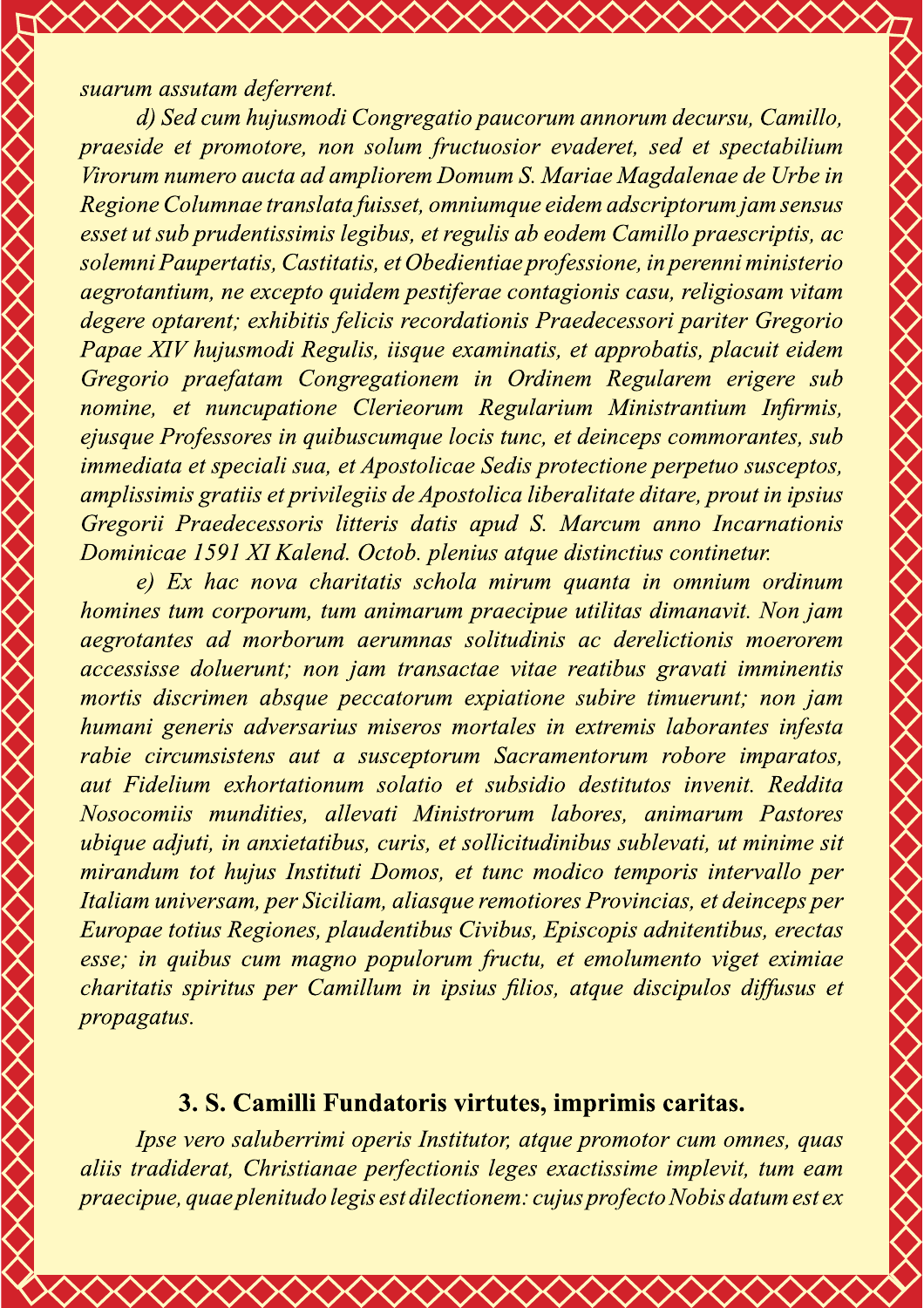collectis de ipsius vita, et rebus gestis certissimis monumentis tam sublimitatem, atque profundum, quam latitudinem, longitudinemque dignoscere.

1) Sublimitatem. – Sublimis profecto charitas, quae a Deo procedens, et in Deum ipsum se referens creata omnia, quae aliis inordinatae cupiditatis fomenta esse solent, vel tamquam pietatis in Deum argumenta, vel tamquam occasiones misericordiae in proximos exercendae unice intuebatur. Hinc cum ex omnibus rebus, quaecumque ipsius sensibus obversabantur, nova quotidie amandi, laudandique Creatoris incitamenta sumeret, novas charitatis flammas conciperet; in assiduos de Deo sermones, in flagrantissimos Divini amoris actus non sine lacrimis identidem erumpebat; tantoque cor ejus aestuabat ardore ut sensibilem aliquando lucem e vultu suo radiantem emitteret; et nihilominus ingemiscens quod se infinitae bonitati pro merito diligendae imparem agnosceret, infinitas sibi animas dari voluisset, quas in Dei amore totas impenderet. Hoc desiderio incensus ad operosa ministeria proximis praestanda eo spiritu accedebat ut Omnipotenti Deo, quem in pauperibus intuebatur, obsequium aliquod pro viribus exhiberet, ab eaque cognitione nunquam mentem animumque avertebat. Itaque coelestem fere vitam in terris ducens nonnunquam visus est per mirabiles exstases a sensibus omnino alienatus, totoque corpore in aera elevato ac suspenso, beatorum spirituum consortio sese miscere: unde et eorum ope ac praesidio complura vitae discrimina mirabiliter evasit; et S. Philippi Nerii testimonio compertum est Angelos ipsius Sociorum lateribus, dum infirmis ministrarent, adstantes apparuisse. Sed et aliis supernaturalibus donis a Deo cumulatus, spiritu prophetiae, gratia curationum, et mirabili in naturae leges imperio adhuc vivens innumera coelestis favoris, quo fruebatur, *argumenta dedit.* 

2) Profunditatem. – Ab ea tamen virtutum suarum, et supernorum charismatum sublimitate oculos declinans Camillus eosque in propriae humilitatis profunditate libentius defigens nec unquam oblivione captus purgationis veterum suorum delictorum saepe se inter omnes peccatores pessimum appellabat, seque indignum, qui inter homines viveret, ac destinatum aeternis ignibus titionem intimo animi sensu profitebatur; ex quo sane humilitatis fonte prodierunt assidua, quibus corpus afflictabat, poenitentiae ac mortificationis exercitia; praecipue vero demissus ille mentis habitus, quo pauperibus et aegrotis, quos sibi in Domino adsciverat, in abjectis et laboriosis quibusque officiis sine requie ministrabat atque inserviebat. Neque vero ob praeclaram, Deoque et hominibus acceptissimam Religionem a se fundatam, sapientissime administratam latissimeque propagatam, ullo modo efferebatur; guinimo delatum sibi forte Fundatoris nomen refugiens ipsam quoque Ordinis Praefecturam, quam per 27 annos in omni patientia et sollicitudine gesserat,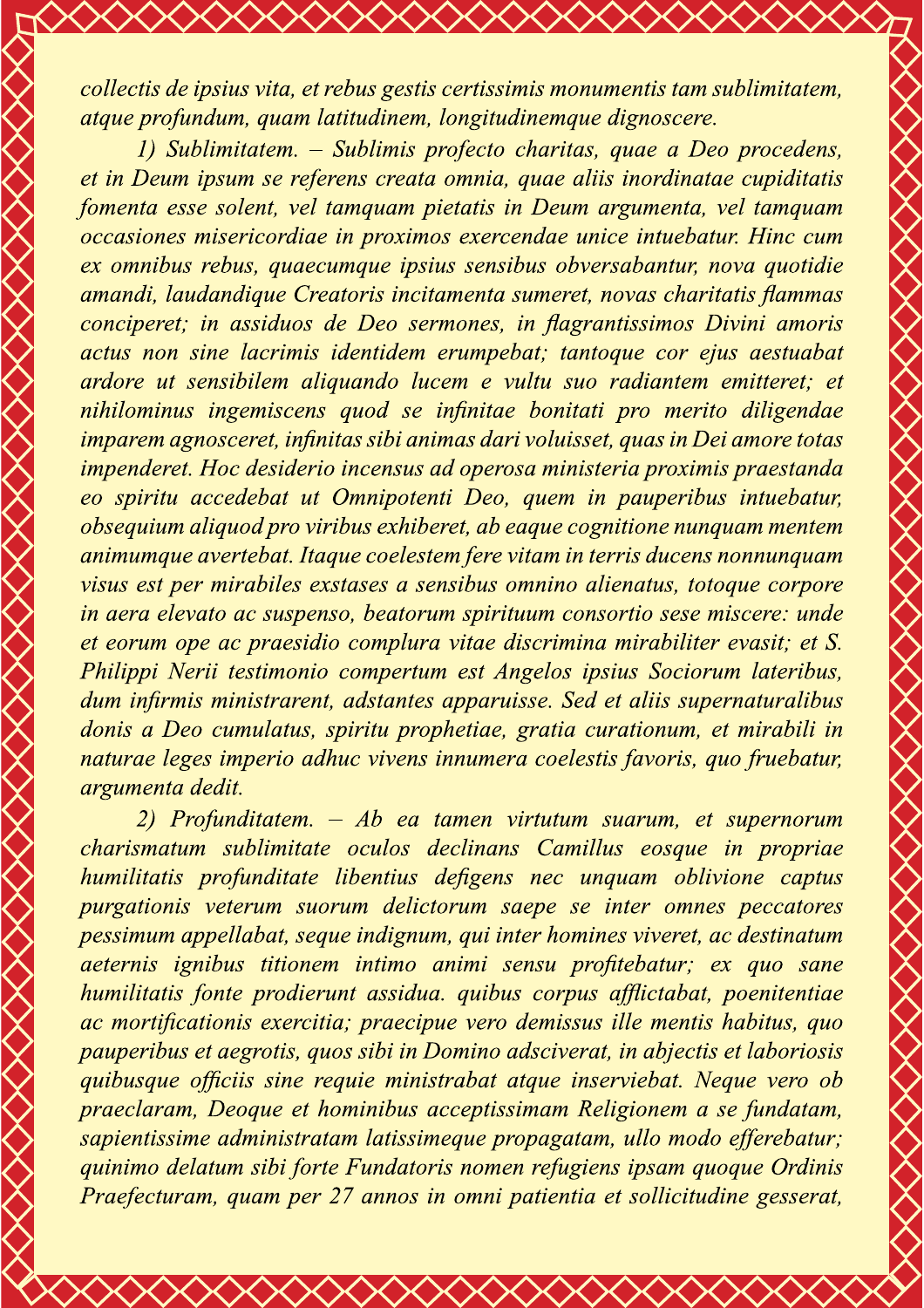tandem, firmato jam ipsius statu et regimine, humiliter a se abdicavit, et sponte dimisit; ut ita cum eo, a quo didicerat mitis esse et humilis corde, fratribus suis jam dicere posset: «Ego autem in medio vestri sum, tamquam qui ministrat». Qua tamen ex re iidem novam utilitatem sunt consequuti, dum ab ipso Ordinis Moderatore, a quo sapientissimas leges atque vivendi Regulas ad eum diem acceperant, deinceps etiam perfectae subjectionis et obedientiae formam ipsius exempla intuentes desumere potuerunt.

3) Latitudinem. – Sed jam videmus qua latitudine dilatatum sit cor ejus, ut charitatis suae fructus ad omnes proximos in tribulatione et angustia positos derivarent. Quo in genere non hic omnia recensenda ducimus, quae Camillus assidue pro pauperibus sustentandis, alendis, hospitio accipiendis, pro virginibus tuendis, et collocandis, pro viduis, ac pupillis defendendis, sublevandisque gerebat.

Unum pro cunctis opus, quod sibi suisque Alumnis proprium et praecipuum sumpserat, ut aegrotantium animabus, corporibusque succurreret, immensam prope illius charitatis amplitudinem satis demonstrat. Quis enim tota Urbe infirmabatur, cum pro commiserationis affectu non infirmaretur Camillus? Ad quem non accurreret, ac vel ipse praesens inserviendo et consolando usque ad extremum adesset, vel subrogatis Sociis desideratam opem afferret? Quem reperit inopia pressum, aegritudine prostratum, aut nimio mortis metu perterritum, cui non opportuna corporis, animique subsidia contulerit, eumque in aeternae salutis fiduciam erexerit? Quem vitiis atque peccatis irretitum, vel Religionis mysteria et dogmata ignorantem, quin eum ad melioris vitae propositum, ad Divinae bonitatis sinum reducere studuerit, vel in doctrina Fidei et in lege Domini erudierit? Quin etiam constat aliquos Haereticos in Urbe morbo correptos Camilli charitate et comitate devinctos, ejusque instructionibus atque hortationibus illustratos, adjuvante Divina gratia, Ecclesiae Chatolicae restitutos fuisse.

Quibus in rebus cum per omnes Urbis Regiones ac Domos magni ipsius fuerint, et quotidiani labores; tum vero in publicis Xenodochiis, et potissimum in hospitali Domo Sancti Spiritus in Saxia illius opera adeo assidua fuit ut ibi cogitationum, atque studiorum omnium scopum, ibi veluti perpetuam vitae suae sedem collocasse videretur. Ibi non solum famuli et inservientes, sed ipsi quoque Praepositi viderunt eum in omnis officii ministerio sibimetipsis praeeuntem, quaeque inter plures dispertita sunt munera, eumdem unum, omnia amplectentem, ac mira sedulitete obeuntem. In eo habuerunt aegroti quidquid homines fere ab amicis, propringuis, parentibus desiderare consueverunt; nec major est amantissimae matris sollicitudo erga unicum languentem filium ea quam Camillus singulis quibusque aegrotantibus praestabat, eorum desideria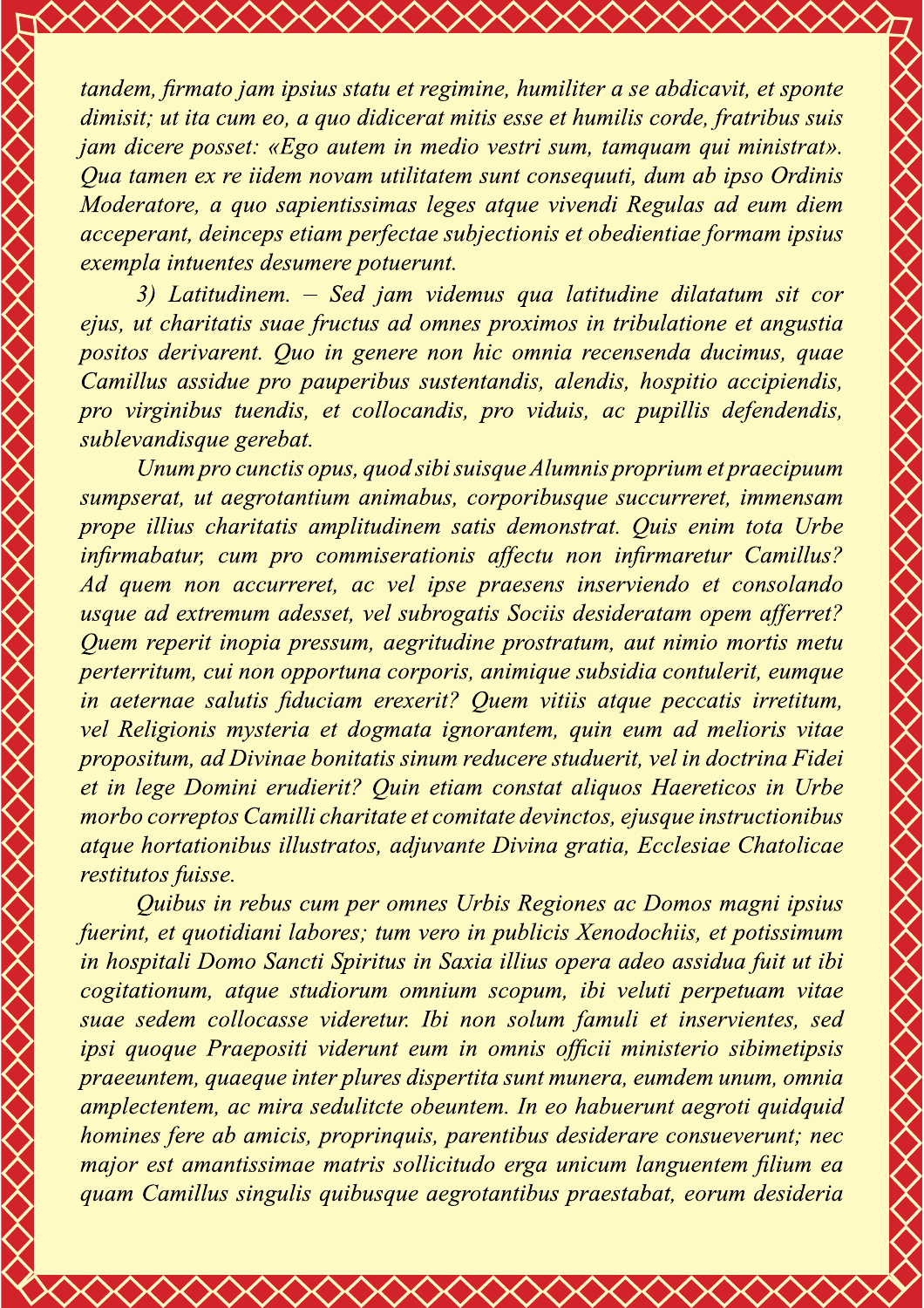praeveniens, eorum solatium, commodum, munditiem, ac potissimum animae expiationem, rectamque Sacramentorum perceptionem procurans; in eos vero peculiariter intentus, a quibus caeteri vel contagionis metu, vel morborum nausea, et horrore refugiebant, eos ipse ulnis amplexari, fovere sinu, suisque vestibus tegere non recusabat. Ibi saepe laboriosas nocies laboriosissimis diebus continuavit, nec ulcerati cruris, nec gravis herniae incommodo, et dolore detentus, nec cibi, nec somni, nec requietis memor, non semel ob extremam corporis defatigationem spirituum deliquio captus in terram semianimis corruit.

Religuum erat ut praesenti experimento proposito videretur an Camilli charitas ad illum, quera cum Sociis professus fuerat, gradum revera pertingeret, ut nimirum aegrotis fidelibus, quos etiam pestis incessisset, opem et ministerium praestaret. Et quidem quatuor vix annis post indultam novo Ordini Apostolicam confirmationem invasit Urbem contagiosa lues cum extrema annonae caritate conjuncta, ut duplici clade perculsa Civitas funeribus, luctu, vastitate completa fuerit. Alios morbi vis, alios inopia et fames, plurimos desperatio, et horror ad mortem ducebant, omnes vero metus, ac praesens vitae periculum ad salutem, et securitatem alibi conquirendam, vel saltem discrimini non objiciendam adigebant. At vero Camillus, propria incolumitate vitaque contempta, minime dubitavit cum suis Alumnis pro salute publica se devovere. Itaque visus est non modo publicis omnibus Nosocomiis sine intermissione adesse, ac miseris aegrotantibus opera, consilio, exhortationibus opem ferre; verum etiam incredibili sollicitudine privata quaslibet Domos ingredi, quandoque etiam, si occlusae essent fores, adhibitis scalis per fenestras penetrare; remotissima quaeque loca, obscuras cryptas, immunda stabula anxie circumire; languentes, afflictos, inedia dejectos conquirere, atque omnes quibuscumque poterat subsidiis juvare ac reficere, eorum plagas curare, tabem abstergere, sordes eluere, lectos purgare. Praeterea novum aperuit Xenodochium in ipsa Religonis suae Domo, alterum in Regione Coelimontana ad Sanctum Sixtum, alterum quoque ad Clivum Capitolii in via Rhedarum nuncupata constituit, illucque aegrotos undique comportari curavit, complures etiam propriis sublatos humeris ipse detulit. Per omnes denique Urbis vastissimae Regiones alacer opera, voce, animo praesto fuit ut non sine causa judicatum fuerit clementissimum Dominum, qui etiam in ira sua misericordiae recordatur, deliberato in Urbem flagello, opportunum levamen per Camillum, ejusque propositi Sectatores opponere voluisse.

Ea tempestate sedata, ecce biennio post novum calamitatis genus novam Camillo praebuit occasionem ardentissimae charitatis suae erga periclitantes proximos ostendendae. Cum scilicet Tyberis aquarum copia plus nimio auctus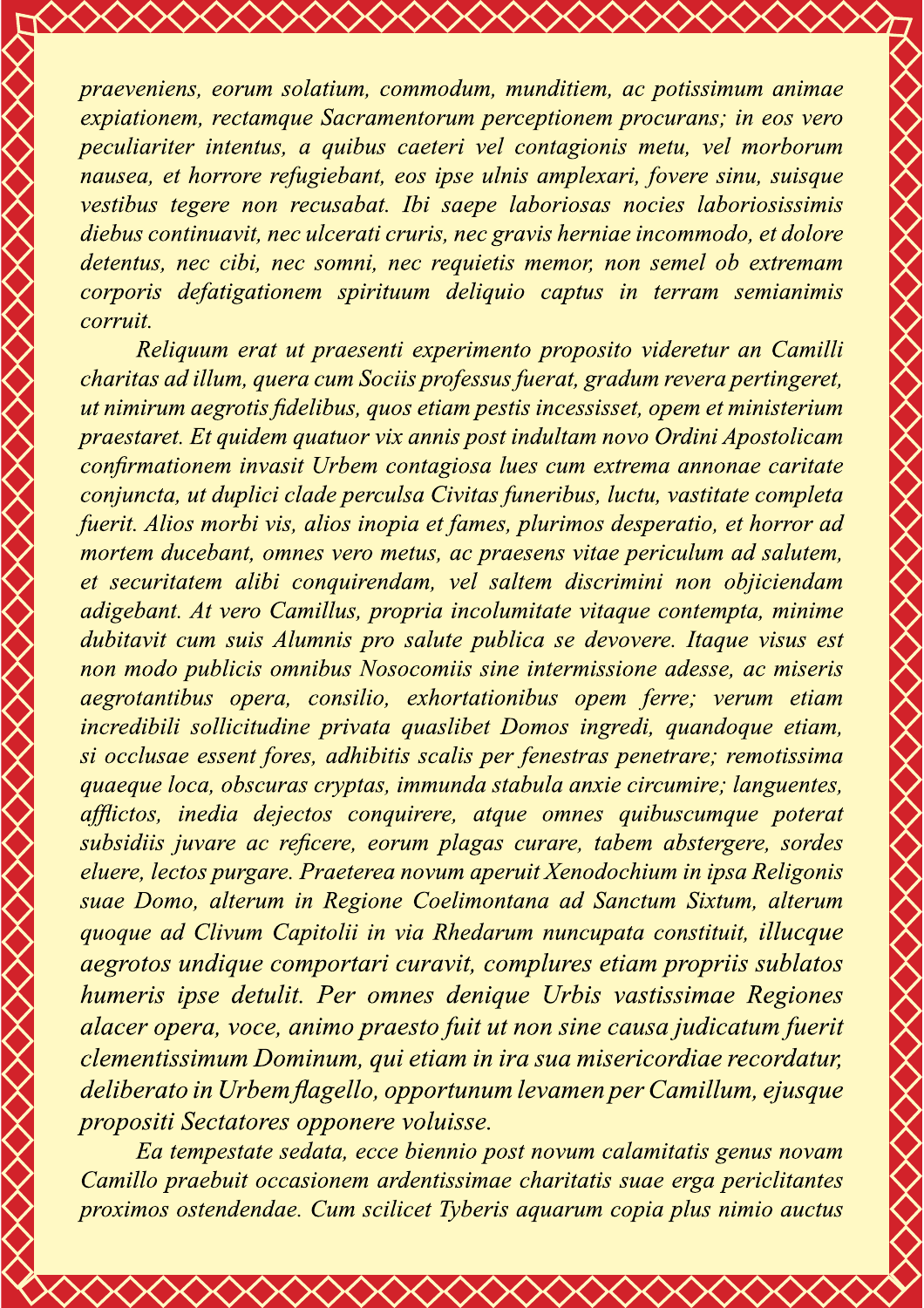magnam Urbis partem inundasset, jamque adjacentes Sancti Spiritus aedes invadens inferiora ipsius cubicula occupasset, commotus tanto infirmorum periculo Camillus in medias aguas prosiliens coepit aegrotos ipsos, eorumque grabatos humeris suis alio transferre, nec prius ab opere cessavit, quam immenso trium dierum labore in iuto omnia collocata conspexerit. Quod si veritatis aeternae testimonio majorem ac dilectionem nemo habet, quam ut animam suam ponat quis pro amicis suis; quid ni heroicam agnoscamus fuisse charitatem Camilli, qui minime detrectavit pro pauperibus Christi vitam saepe suam in manifestum discrimen adducere, nec unguam animam suam pretiosiorem fecit ea, cujus desiderio flagrabat, proximorum salute?

Neque vere unius Romanae Urbis ambitu se continuit ipsius dilectionis amplitudo, sed alias quoque Regiones, ac Civitates complexa est, ad quas Instituti sui fructum, utilitatemque propagavit; Italiam vero universam fere benefaciendo peragravit, mirifica charitatis opera ubique exercens, omniumque necessitatibus opportune succurrens. Mediolanum et Nolam Urbes pestifera contagione grassante, quo tempore ali earum Urbium commercia omni ratione vitabant, quin etiam earum Cives alio evolare posse cupiebant, ultro ingressus est Camillus dilectionis ignem in sinu portans, atque utrobique admiranda illa virtutis exempla, quae Roma olim conspexerat, pari omnium ordinum admiratione renovavit. Buclanicum Patrium Oppidum ut audivit annonae difficultate graviter afflictum, illico Roma eo se contulit, suosque cives impensis providentiae, et charitatis officiis, illustribus quoque impetratis a Deo prodigiis, mirifice recreavit.

4. Longitudinem. – Denique inextinctam charitatis suae flammam usque ad exitum vitae, usque ad metam praeclari cursus feliciter perduxit; cumque diuturno triginta trium mensium languore, lentaque, et molesta febri probatus fuisset, praenunciatum sibi coelitus mortis diem animo concupiscenti praestolando, nil aliud praeter Dei et proximi dilectionem in corde et in ore habens, nil aliud Sociis ac Discipulis suis commendans, tandem Ecclesiae Sacramentis pie et religiose susceptis, die 14 Julii anno salutis 1614, aetatis suae 65, ad regnum perfectae charitatis migravit.

### 4. Processus canonici beatificationis et canonizationis.

1) Nec dubitarunt quicumque ipsius laborum agnovere certamina, quin ipsi coronam justitiae reddidisset justus Judex, qui etiam editis potentiae suae signis devota frequentis populi ad ejus funus confluentis officia sibi accepta esse monstravit. Cumque de hujusmodi Miraculis, ac potissimum de perspecta Servi Deisanctitate universalis fama, et constans hominum judicium esset, cito deventum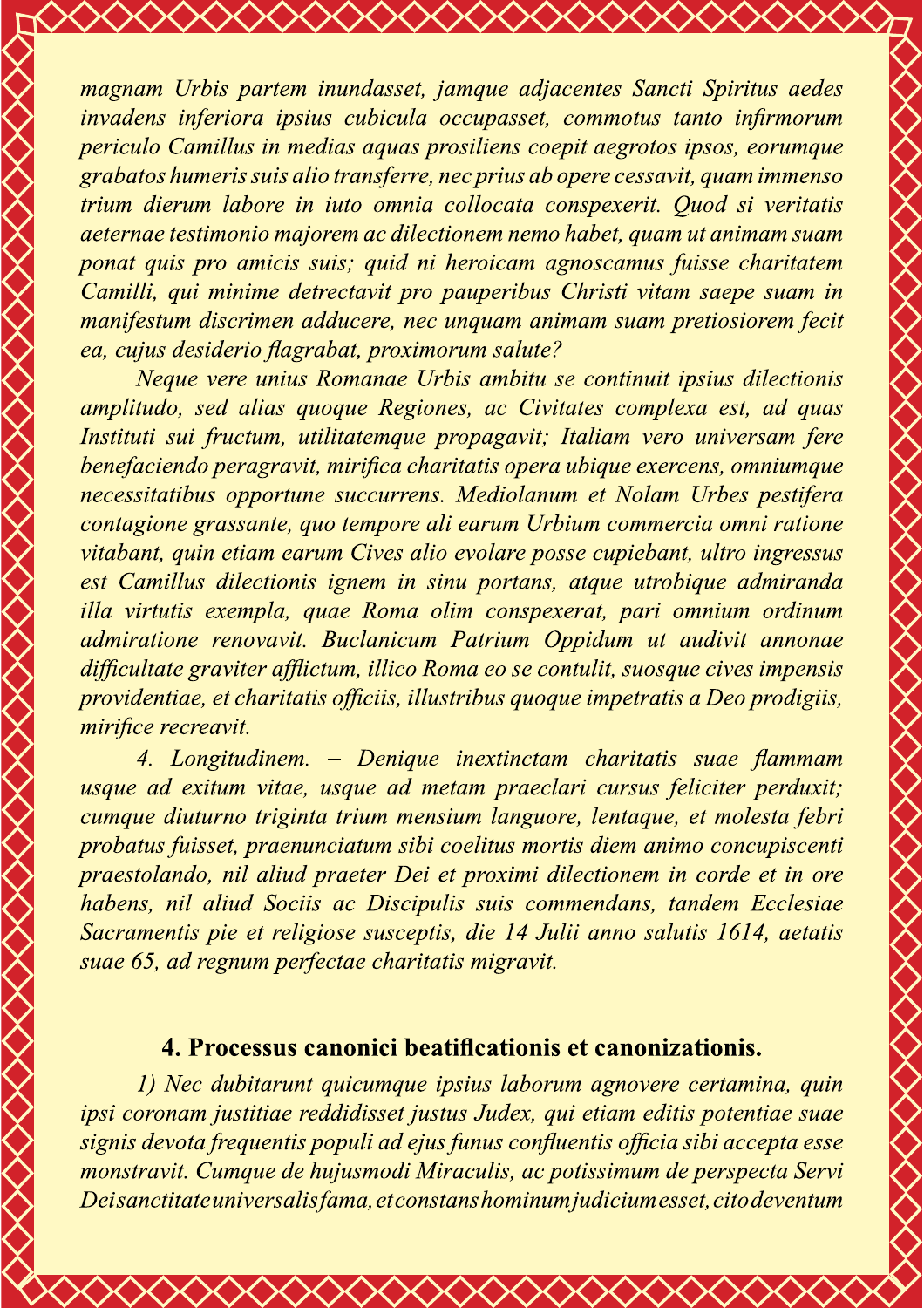est ad legitimorum Processuum constructionem, quibus Ordinaria primum, mox etiam Apostolica auctoritate confectis, eorumque validitate approbata, post maturum omnium examen iteratis vicibus resumptum, Nobismetipsis olim pro munere Promotoris Fidei, quod gerebamus, minutissima quaeque dubitationis capita proponentibus, tandem a felicis recordationis Praedecessore Nostro Benedicto Papa XIII cum consilio Congregationis Sacrorum Rituum judicatum est constare de Camilli Virtutibus in gradu heroico, ut patet ex Decreto ab eo edito die 24 Julii anni 1728.

2) Mox examinatis in eadem Congregatione Miraculis, quae post Camilli obitum, ejusdemque intercessione evenisse dicebantur, hujusque examinis summa ad Nos ipsos in Petri Chatedra jam sedentes relata, post invocatam Divini luminis opem, ac reiteratam collectarum probationum considerationem visum est Nobis duo potissimum ex novem propositis indubitanter approbanda esse: unum nimirum de enormi Polypo in naribus cujusdam Puellae Viterbiensis suborto, et plures jam menses pervicaciter permanente, qui ex solo contactu fili subuculae Servi Dei penitus evanuit; alterum de lethali morborum congerie, maligna scilicet febri, pulmonum, et pleurae inflammatione, gutturis etiam ulcere, quibus Chatarina Dondula sexto jam mense uterum ferens corsepta, et ad extremum vitae Medicorum etiam judicio deducta fuerat; sed omnia solo haustu aquae, in qua comminutus fuerat pulvis e cubiculo Servi Dei collectus, illico depulsa fuerunt ita ut aegra non modo sanitatem, sed pristinas etiam vires momento temporis recuperaverit. Quae quidem Miracula cum Nos decreto edito die 26 Septembris anni 1741 approbata publicaverimus, mox praefatae Congregationis consilium audierimus super Beatificationis honoribus eidem Dei Servo tuto deferendis.

3) Die demum secunda Februarii anni 1742 in Festivitate Purificationis Beatissimae Virginis Mariae, quo die olim Camillus superni luminis radio illustratus ad bonam frugem conversus fuisse perhibetur, aliud Decretum protulimus de ejusdem formali Beatificatione peragenda; cujus solemnia deinde in Basilica Principis Apostolorum de Urbe rite celebrata fuerunt vigore Litterarum Nostrarum Apostolicarum die 7 ejusdem mensis et anni sub Annulo Piscatoris editarum.

4) Indultam Beato Viro venerationem, ac summo Fidelium studio eidem exhibitam nova subsecuta sunt Miracula, quae manifestam Dei voluntatem de ipsius glorificatione in terris augenda ostendere videbantur. Tribus itaque Episcopis ad inquirendum super hujusmodi Miraculis auctoritate Nostra Apostolica de more delegatis, cognitaque Processuum ab ipsis confectorum validitate, ex tribus Miraculis in praedicta Sacrorum Rituum Congregatione accuratissime discussis, audito ut par erat Peritorum judicio, novisque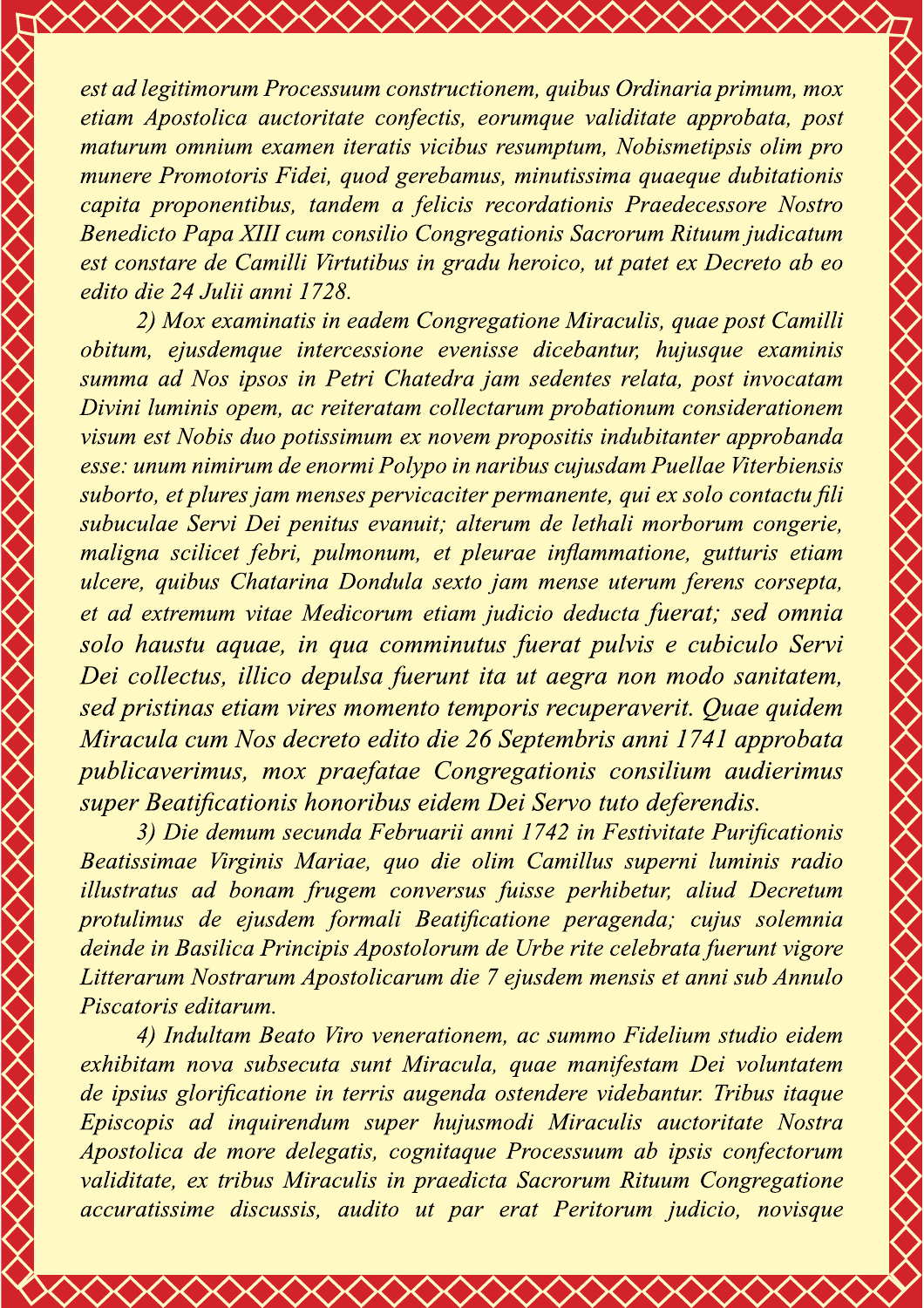inquisitionibus super sanationum obtentarum perseverantia legitime peractis, duo potissimum tamquam approbatione Nostra digna Nobis proposita fuerunt, quae cum revera, privatis Nostris studiis adhibitis, et invocato lumine Spiritus Sancti, clarissima in luce posita judicaverimus, die prima Maii superioris anni 1745 Decreto Nostro approbavimus, et publicavimus. Primum est sanatio Luciae Theresiae Petti Puellae ex Oppido Caprarolae, quae cum ab ipsa nativitate ob pravam thoracis structuram magna respirandi difficultate laborasset, et procedentibus annis, ingravescente Asthmate, accedentibus purulentis, et sanguineis excretionibus, ac summa virium prostratione, externo quoque contracto gibbo, gravem sibi, aliisque vitam haud longe protrahere posse ostenderet; in maxima morborum hujusmodi intensione, cum invocata Beati Camilli ope aquam bibisset praefato pulveri admixtam, unius noctis spatio a morbis omnibus expedita, et perfecta valetudinis firmitate donata fuit. Alterum est instantanea sanatio Margaritae Castelli duodeviginti annorum Puellae ex Oppido Marini, quae ob vitium sanguinis ab utero matris contractum, malignis pustulis saepe afflicta, tandem earum numero in immensum aucto ita ut universum ipsius corpus unica crusta, sanie tabeque manante coopertum appareret, acuta quoque febri superveniente, omnique amissa motus, et sensuum facultate jamjam expiratura judicabatur; cum subito imposita ipsi Imagine Beati Camilli, ac brevi prece ab ipsius sorore et matre emissa, velut a somno mortis excitata perfecte convaluit, corpus repente detumuit, crustae deciderunt, reliquit eam febris, ita ut e lecto statim surgens integerrimis viribus incedere et operari potuerit, neque deinceps inveteratae hujusmodi affectionis incommoda amplius perpessa fuerit.

5) Consulta deinde fuit eadem Sacrorum Rituum Congregatio, an rebus ita se habentibus ad solemnem Beati Camilli Canonizationem tuto procedi posse censeret; omnibusque Venerdbilibus Fratribus Nostris S. R. E. Cardinalibus eamdem Congregationem constituentibus, necnon dilectis flliis ejusdem Congregationem constituentibus in partem affirmativam consentientibus, Nos deinde, matura ponderatione praemissa, ac ferventibus Deo oblatis precibus, tandem anno superiore die 17 Augusti illius diei anniversaria, qua inscrutabilis Divini consilii altitudo Nos immerentes ad Summi Pontificatus apicem evexit, publico Decreto edito hujusmodi Congregationis sententiae Nos quoque *adhaerere declaravimus.* 

6) Urgebant vero pro hujus Decreti implemento non solum communia Fidelium populorum, ac in primis dilectae Urbis Nostrae vota, sed et enixae preces, ac supplicationes antedictae Congregationis Clericorum Regularium Ministrantium Infirmis, quibus et olim clar. mem. Philippus III, et Philippus IV Hispaniarum Reges Catholici, plurimique Ecclesiastici, et Saecularis Ordinis Proceres apud Praedecessores Nostros Romanos Pontifices suas preces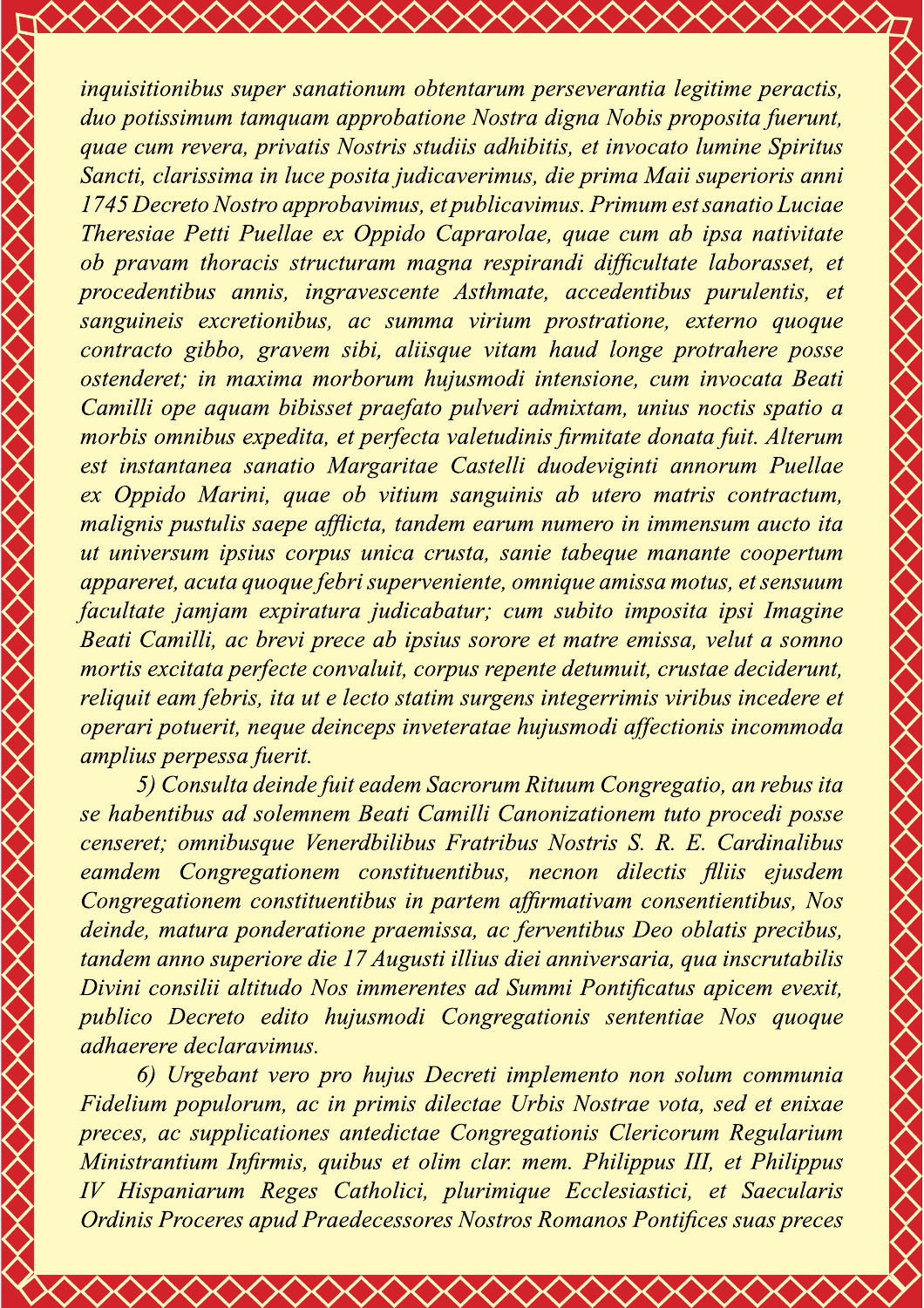adjunxerant, et suas nuper postulationes Nobis humiliter exhiberi mandaverant Charissimus in Christo filius Noster Carolus utriusque Siciliae Rex illustris, ejusque Conjux Charissima in Christo Filia nostra Maria Amalia utriusque pariter Siciliae Regina illustris, et cum aliis pluribus Antistitibus, et Principibus dilecti Filii nobiles Viri Neapolitanae Civitatis electi.

<u>XXXXXXXX</u>

7) Quapropter communicato consilio cum universo Collegio Venerabilium Fratrum Nostrorum S. R. E. Cardinalium in Consistorio secreto die 18 elapsi mensis Aprilis coram Nobis habito, hisque similiter audito a Nobismetipsis causae statu, ac meritis ad ulteriora servatis servandis progrediendum esse suadentibus; Nos demum convocatis per Litteras compluribus Ven. Fratribus Archiepiscopis, et Episcopis per Ecclesias constitutis, eorum quoque suffragia, ut in tanti momenti judicio fieri consuevit, et decet, audire deliberavimus.

8) Itaque expositis primum in plenario, publicoque praedictorum S. R. E. Cardinalium, Antistitum, omniumque Ordinum Romanae Curiae consessu per dilectum filium Julium Caesarem Fagnanum Nostrae Consistorialis Aulae Advocatum ejusdem B. Camilli gestis, Virtutibus, et Miraculis; iisdemque praeterea in summaria relatione ex monumentis praedicta sacrorum Rituum Congregationis fideliter desumpta una cum Actorum serie praedictorum omnium judicio subjectis,

9) die decima currentis Junii eosdem S. R. E. Cardinales, et Patriarchas, Archiepiscopos, et Episcopos universos coram Nobis in Consistorio semipublico congregatos, adstantibus de more dilectis filiis Sedis Apostolicae Notariis et causarum Palatii Nostri Auditoribus, requisivimus an ad solemnem ipsius Beati Canonizationem deveniri posse censerent; cumque omnes unanimi sensu id a Nobis praestandum esse suaderent, exhibitis quoque in scriptis per singulos suffragiis, quae in Romanae Ecclesiae tabularium inferri jussimus; Nos quidem tunc eos omnes hortati sumus ut pra impetrando Nobis superni luminis adjutorio suas Deo preces offerrent; mox generalia per Urbem jejunia indiximus, designatisque Ecclesiis cum Indulgentia ab omnibus Christifidelibus Nobiscum orantibus consequenda, iteratis etiam Sacrificiis, Deum Omnipotentem precati sumus ut sedium suarum assistricem sapientiam ad illuminandas mentis Nostrae tenebras emittere dignaretur.

### 5. Beati Camilli canonizatio.

Demum adveniente hac die Beatorum Apostolorum Petri et Pauli martyrio consecrata, in splendidissimo Ecclesiae Romanae jubilo, praecedentibus cum prece omnibus Cleri Saecularis et Regularis Ordinibus, et subsequentibus Aulae Nostrae, et Curiae Officialibus atque Ministris, frequentissima Consacerdotum,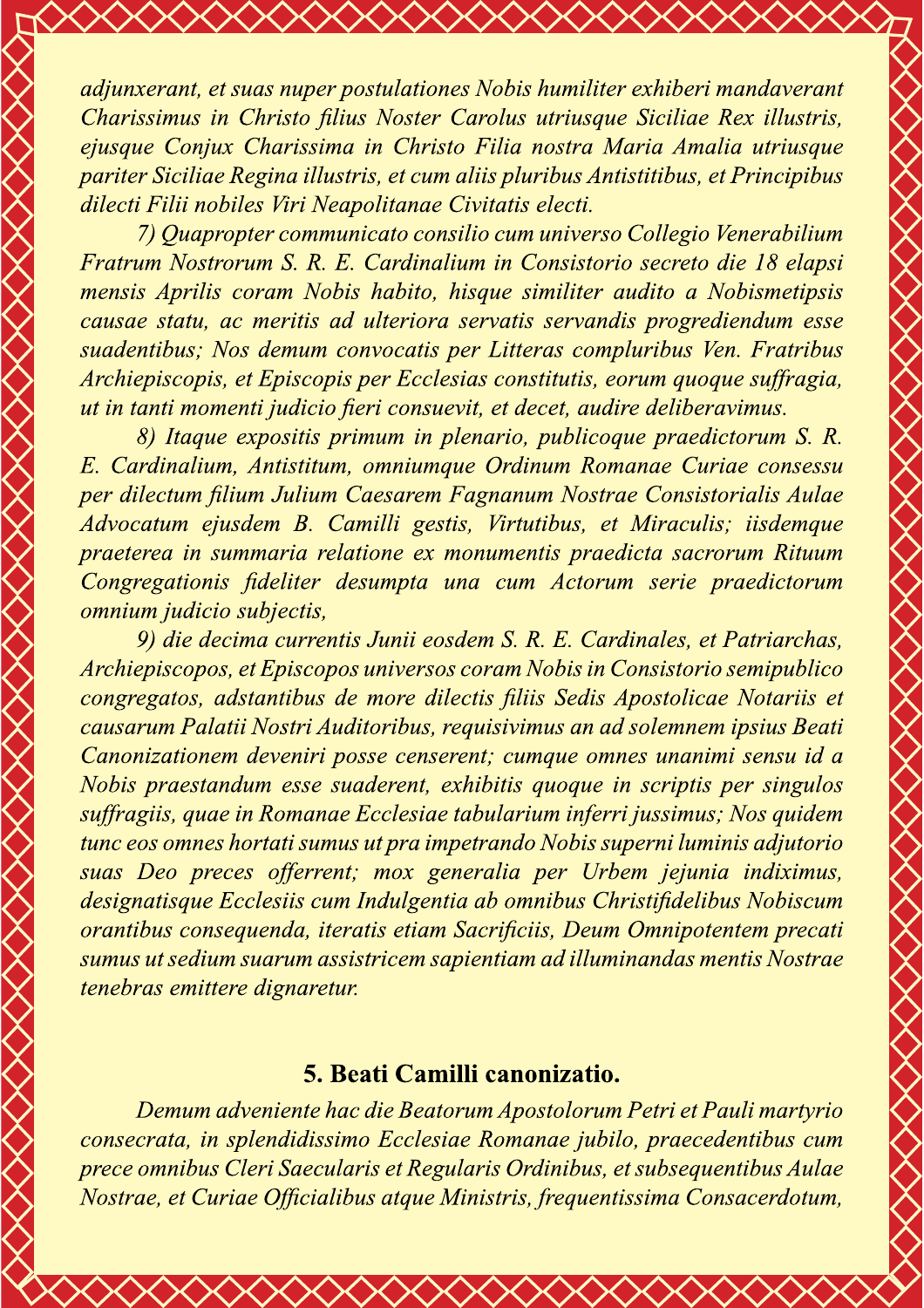corona stipati, ad Sacram Beatissimi Apostolorum Principis memoriam in Vaticano solemnis supplicationis ritu processimus, — ubi exhibitis Nobis iterum a dilecto filio Nostro Joachino Tituli Sanctorum Quatuor Coronatorum Presbytero Cardinali Portocarrero nuncupato, praedictorum Supremorum Principum, et Procerum, Ecclesiarumque, et Congregationis Clericorum Regularium precibus et obsecrationibus, — Dei nomine cum gemitibus invocato, ad laudem Sanctae et Individuae Trinitatis, ad Triumphantis Ecclesiae gloriam, et Militantis consolationem atque praesidium, auctoritate Domini Nostri Jesu Christi, Sanctorum Apostolorum Petri et Pauli, ac Nostra, ac de congregatae Fraternitatis, ut supra diximus, assensu et consilio, praedictum Camillum de Lellis Dioecesis Theatinae Sacerdotem, Fundatorem Congregationis Clericorum Regularium Ministrantium Infirmis, de cujus praecellenti Fide, et Charitate, caeterisque Virtutibus in gradu heroico, necnon de Miraculis ipsius intercessione a Deo patratis plenissime constabat, et constat, Sanctum esse definiendo pronunciavimus, et pro Sancto ab omnibus habendum, atque colendum ediximus in nomine Patris, et Filii, et Spiritus Sancti;

<u> XXXXXXXX</u>

omnibusque Christifidelibus, qui singulis annis die 14 Julii, vere poenitentes et confessi, Ecclesiam Sanctae Mariae Magdalenae de Vrbe Congregationis praefatae Clericorum Regularium, in qua ipsius Sancti Corpus religiose asservatur, devote visitaverint, septem annos et totidem quadragenas de injunctis eis seu alias debitis poenitentiis, eadem auctoritate in perpetuum misericorditer relaxavimus. Denique in obsequium Omnipotentis Dei decantato Laudis, et Confessionis Hymno, incruentam salutis nostrae Hostiam ad Altare Confessionis Beatissimi Petri Apostoli in spiritu humilitatis obtulimus cum commemoratione etiam ipsius Sancti Camilli Confessoris, necnon Sanctorum Fidelis Martyris, Petri, et Josephi Confessorum, et Catharinae Virginis, quos pariter Sanctorum Albo rite adscripsimus, omnibusque ibi praesentibus plenariam peccatorum indulgentiam largiti fuimus.

### 6. Bullae epilogus.

Exultet igitur Ecclesia Sancta Dei, et jucundetur in Domino, qui secundum promissiones suas sanctitatis et dilectionis spiritum in ea conservat, et fovet. Excitentur Fideles ad praeclara Sancti hujus persequenda vestigia, ut ipsius mereantur suffragiis adjuvari, qui cum in illo Regno beatitudinis, in quod neque luctus, neque dolor ingreditur, non habeat cui assueta misericordiae suae exhibeat officia, Nos hic in tantis angustiis, et calamitatibus constitutos sua intercessione sublevare, et flagella Divinae iracundiae a Nobis lubens studebit avertere.